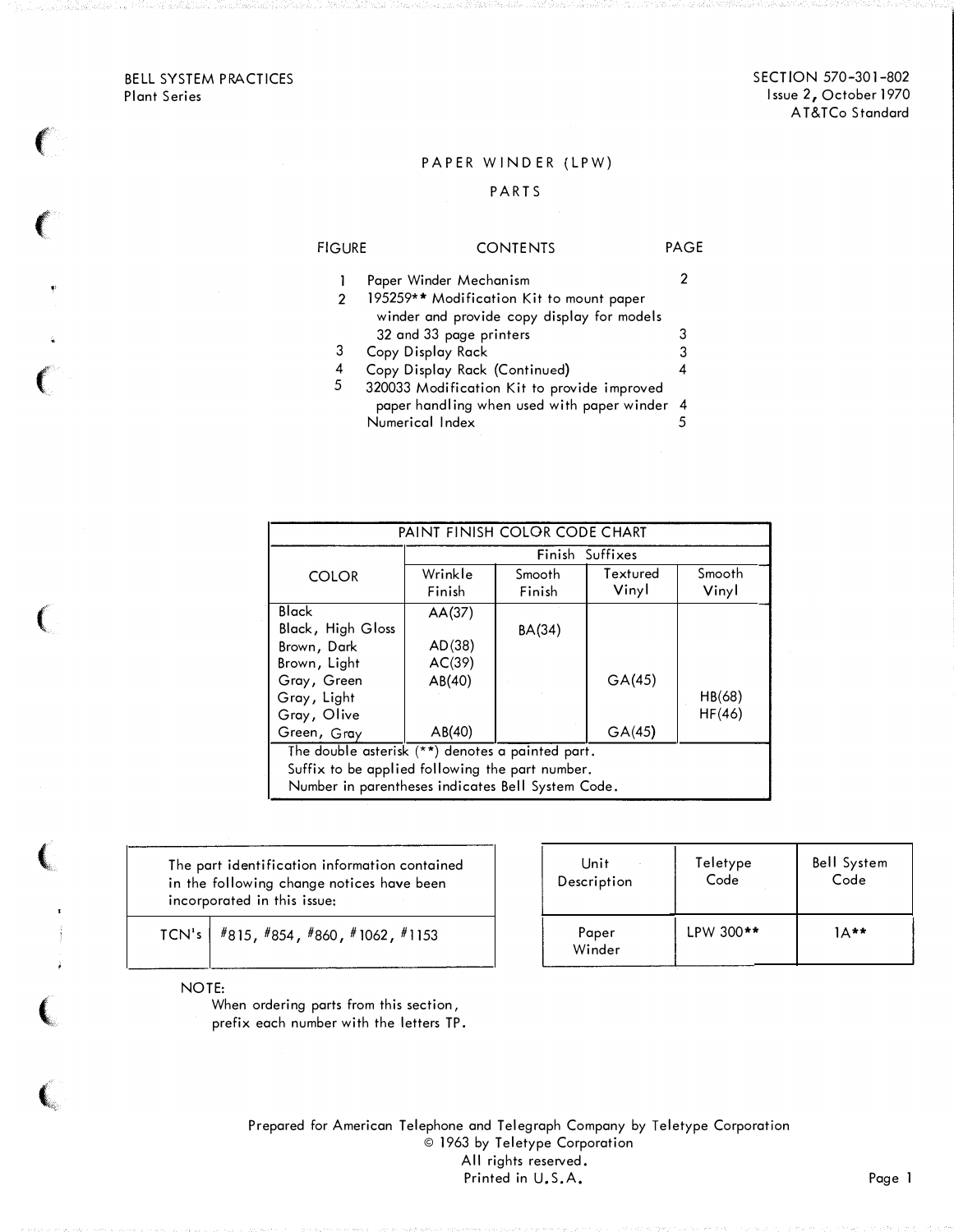#### SECTION 570-301-802



FIGURE 1. PAPER WINDER MECHANISM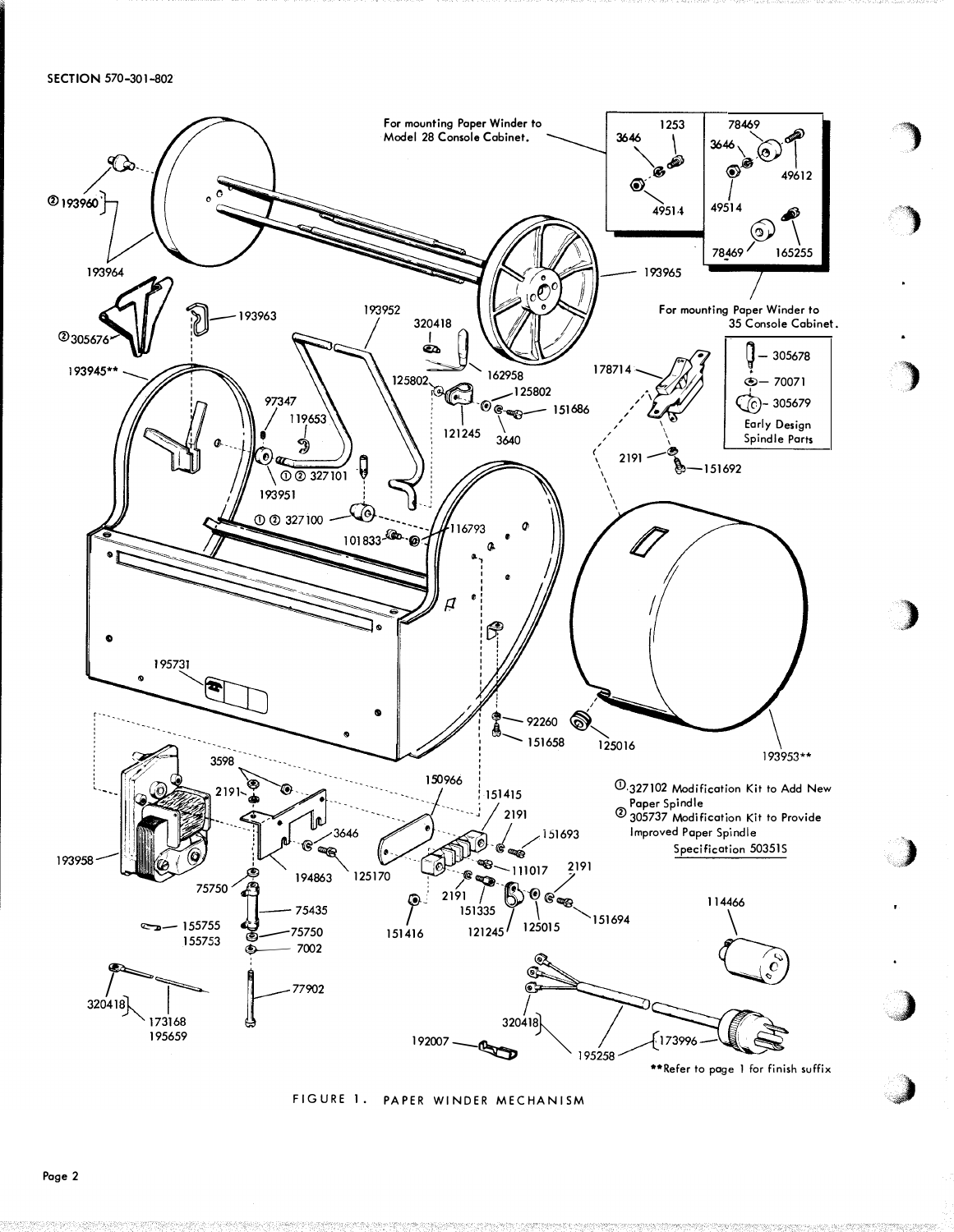

FIGURE 3. COPY DISPLAY RACK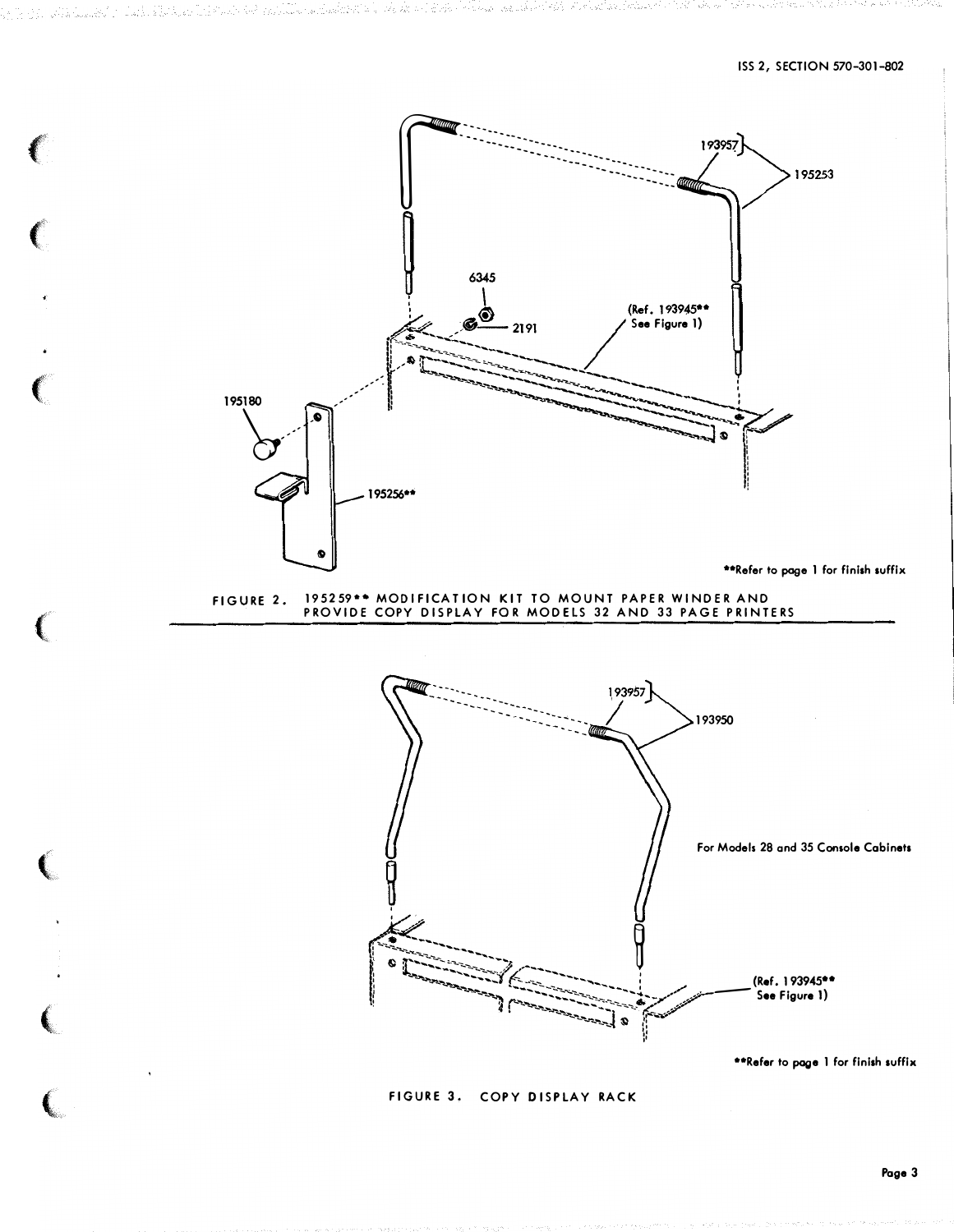

\*\*Refer to page 1 for finish suffix

FIGURE 4. COPY DISPLAY RACK (Continued)



# FIGURE 5. 320033 MODIFICATION KIT TO PROVIDE IMPROVED PAPER<br>HANDLING WHEN USED WITH PAPER WINDER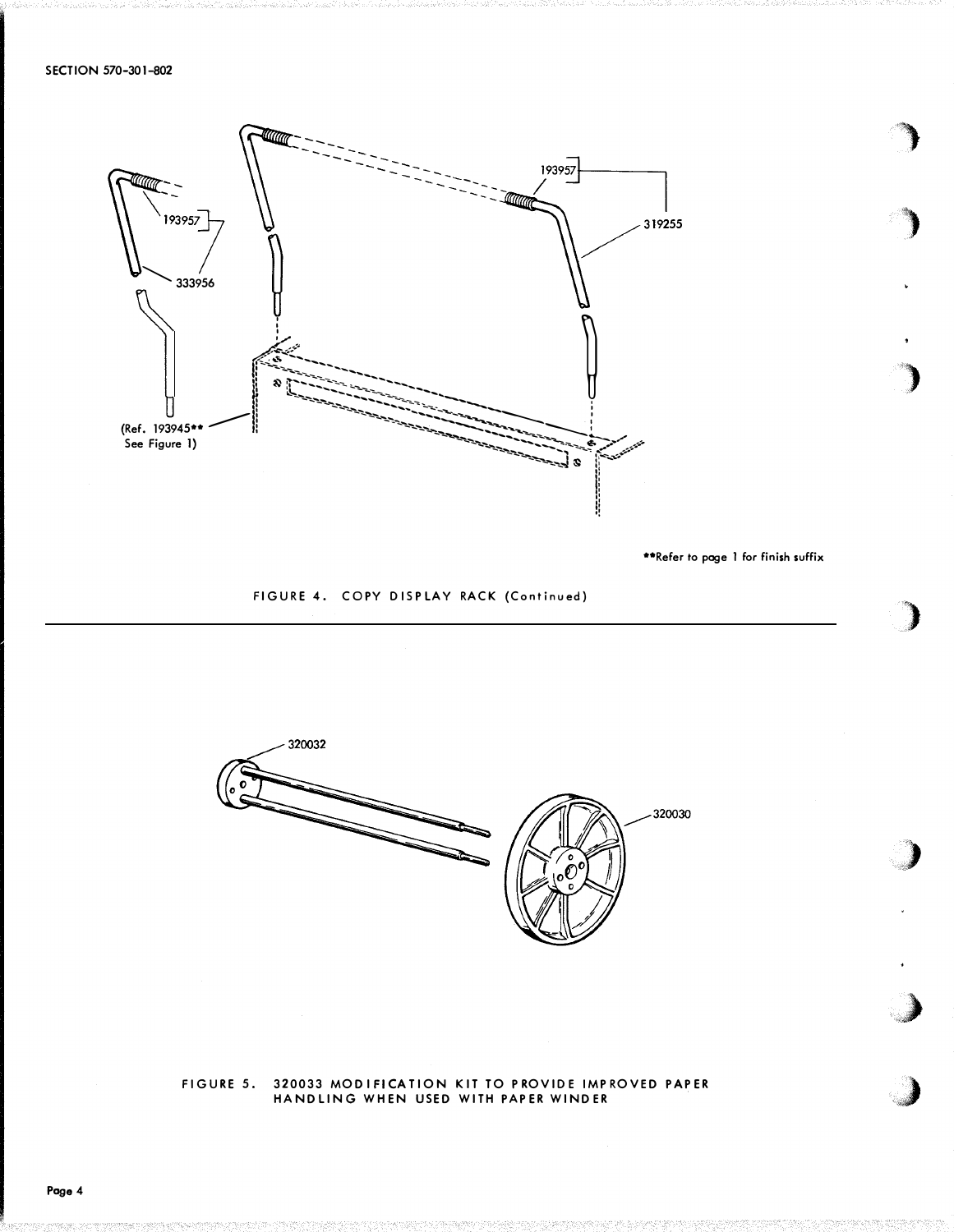## NUMERICAL INDEX

 $\left($ 

 $\sqrt{2}$ 

 $\hat{\mathbf{r}}$ 

 $\left($ 

 $\frac{1}{\sqrt{2}}$ 

 $\left($ 

 $\big($ 

 $\sim$   $\lambda$ 

 $\left($ 

 $\left($ 

| Part          | Description and            | Part          | Description and           | Part          | Description and           |  |
|---------------|----------------------------|---------------|---------------------------|---------------|---------------------------|--|
| <b>Number</b> | Page Number                | <b>Number</b> | Page Number               | <b>Number</b> | Page Number               |  |
| 1253          | Screw, 8-32 x 3/8 Rd 2     | 125802        | Washer, Flat 2            | 193957        | Spring, Roller 3,4        |  |
| 2191          | Screw, 6-32 x 3/4 Flat 2,3 | 150966        | Insulator, Terminal       | 193958        | Motor, 115V AC 2          |  |
| 3598          | Nut. 6-40 Hex 2            |               | Block 2                   | 193960        | Pilot 2                   |  |
| 3640          | Lockwasher 2               | 151335        | Stud 2                    | 193963        | Clip, Spring 2            |  |
| 3646          | Lockwasher 2               | 151415        | Block, Terminal 2         | 193964        | Flange, Right 2           |  |
| 6345          | Nut. 6-32 Hex 3            | 151416        | Nut, 6-40 Hex 2           | 193965        | Flange, Left 2            |  |
| 7002          | Washer, Flat 2             | 151658        | Screw. 6-40 x 5/16 Fil 2  | 194863        | Bracket 2                 |  |
| 49514         | Nut. 8-32 Hex 2            | 151686        | Screw. 4-40 x 3/8 Fil 2   | 195180        | Bumper, Rubber 3          |  |
| 49612         | Screw, 8.32 x 9/16 Rd 2    | 151692        | Screw, 6-40 x 3/16 Fil 2  | 195253        | Rack Asin., Display 3     |  |
| 70071         | Lockwasher 2               | 151693        | Screw, 6-40 x 9/16 Fil 2  | 195256**      | Hanger 3                  |  |
| 75435         | Resistor, 600 Ohm 2        | 151694        | Screw, 6-40 x 11/32 Fil 2 | 195258        | Cable Assembly 2          |  |
| 75750         | Washer, Insulating 2       | 155753        | Sleeve, 1/8 ID x 1/2" Lg  | 195259**      | Modification Kit 1,3      |  |
| 77902         | Screw, 6-40 x 2-3/8 Rd 2   |               | Insulating 2              | 195659        | Jumper, 3" Black 2        |  |
| 78469         | Foot, Rubber 2             | 155755        | Sleeve, 11/64 ID x 5/8"   | 195731        | Plate, Identification 2   |  |
| 92260         | Lockwasher 2               |               | Lg Insulating 2           | 305676        | Retainer 2                |  |
| 97347         | Setscrew 2                 | 162958        | Switch, Mercury 2         | 305678        | Post 2                    |  |
| 101833        | Screw, 8-32 x 5/16 Fil 2   | 165255        | Screw, No. 8 Spl 2        | 305679        | Bearing 2                 |  |
| 111017        | Screw, 6-40 x 5/16 Fil 2   | 173168        | Jumper, 4-1/2" Black 2    | 305737        | Modification Kit 2        |  |
| 114466        | Connector, 3 Pt Recep-     | 173996        | Connector, 3 Pt Plug 2    | 319255        | Rack Assembly, Paper 4    |  |
|               | tacle 2                    | 178714        | Switch. Rocker Type 2     | 320030        | Shaft. Clutch Trip 4      |  |
| 116793        | Lockwasher 2               | 192007        | Terminal, Tab Type 2      | 320032        | Hub 4                     |  |
| 119653        | Ring, Retaining 2          | 193945**      | Bracket 2,3,4             | 320033        | Modification Kit 1,4      |  |
| 121245        | Clamp, 5/16 ID Cable 2     | 193950        | Rack Asm., Display 3      | 320418        | Terminal, Ring Type 2     |  |
| 125015        | Washer, Flat 2             | 193951        | Guide, Paper 2            | 327100        | Bearing 2                 |  |
| 125016        | Grommet, Rubber 2          | 193952        | Bail, Slack 2             | 327101        | Post 2                    |  |
| 125170        | Screw, 8-32 x 5/16 Fil 2   | 193953**      | Housing, Motor 2          | 327102        | <b>Modification Kit 2</b> |  |

\*\*Refer to page 1 for finish suffix

333956 Rack Assembly, Paper 4